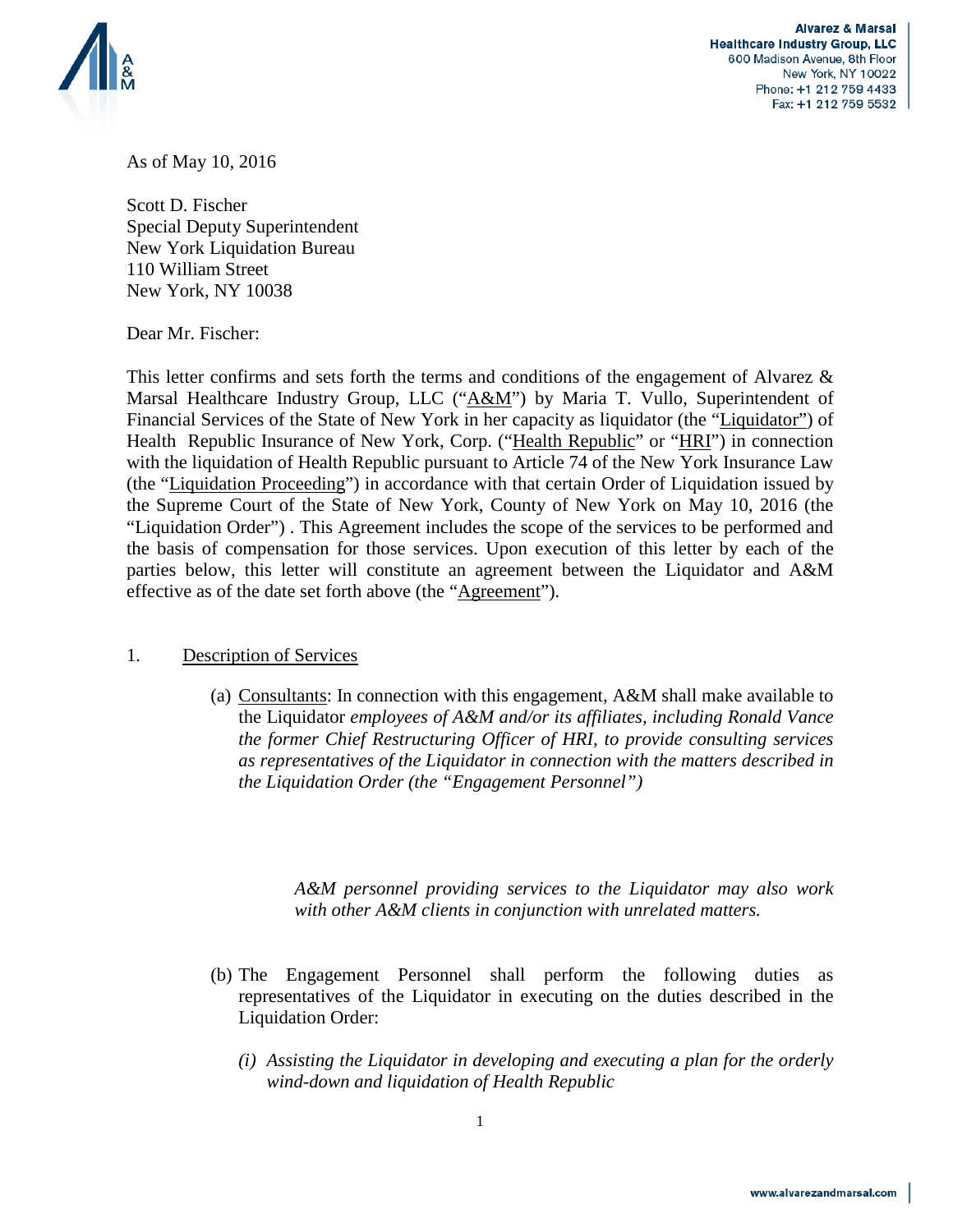- *(ii) Assisting with the coordination of third party administrators, vendors and consultants in connection with claims processing, adjudication and resolution*
- *(iii) Providing support for any litigation matters and coordinating with counsel identified and/or approved by the Liquidator, as applicable*
- *(iv)Responding to inquiries made by policy holders, contracted healthcare providers (hospitals, physicians and other providers), external vendors and other parties regarding issues arising from the Liquidation Proceeding. This does not include inquiries from media and public relations firms.*
- *(v) Assisting with the coordination of audits of claims processed by POMCO to identify duplicate claims and assess the accuracy of adjudicated claims, if deemed necessary*
- *(vi)Updating the Wind-Down Plan described in Paragraph 4(d) below on a monthly basis, showing completed services and remaining services in progress*
- *(vii) Coordinating the preparation of (and reporting to the Liquidator regarding) any required CMS or State of New York data submissions or data reconciliation*
- *(viii) Coordinating all operational data services, databases and software while in use and necessary to the run-out and wind-down*
- *(ix)Storing of data images previously produced by A&M personnel for HRI as a historical archive for possible future forensic use*
- *(x) Coordinating transfers to the Liquidator of any or all data in A&M possession required for access or secure long-term storage upon the Liquidator's request*
- *(xi)Provide a plan for an orderly shutdown and purging of all data systems and the transfer of all active domains subject to the Liquidator's authorization*
- *(xii) Provide a bi-weekly activity report of IT-related functions*
- *(xiii) Providing support to the Liquidator during the FY 2015 Financial Audit*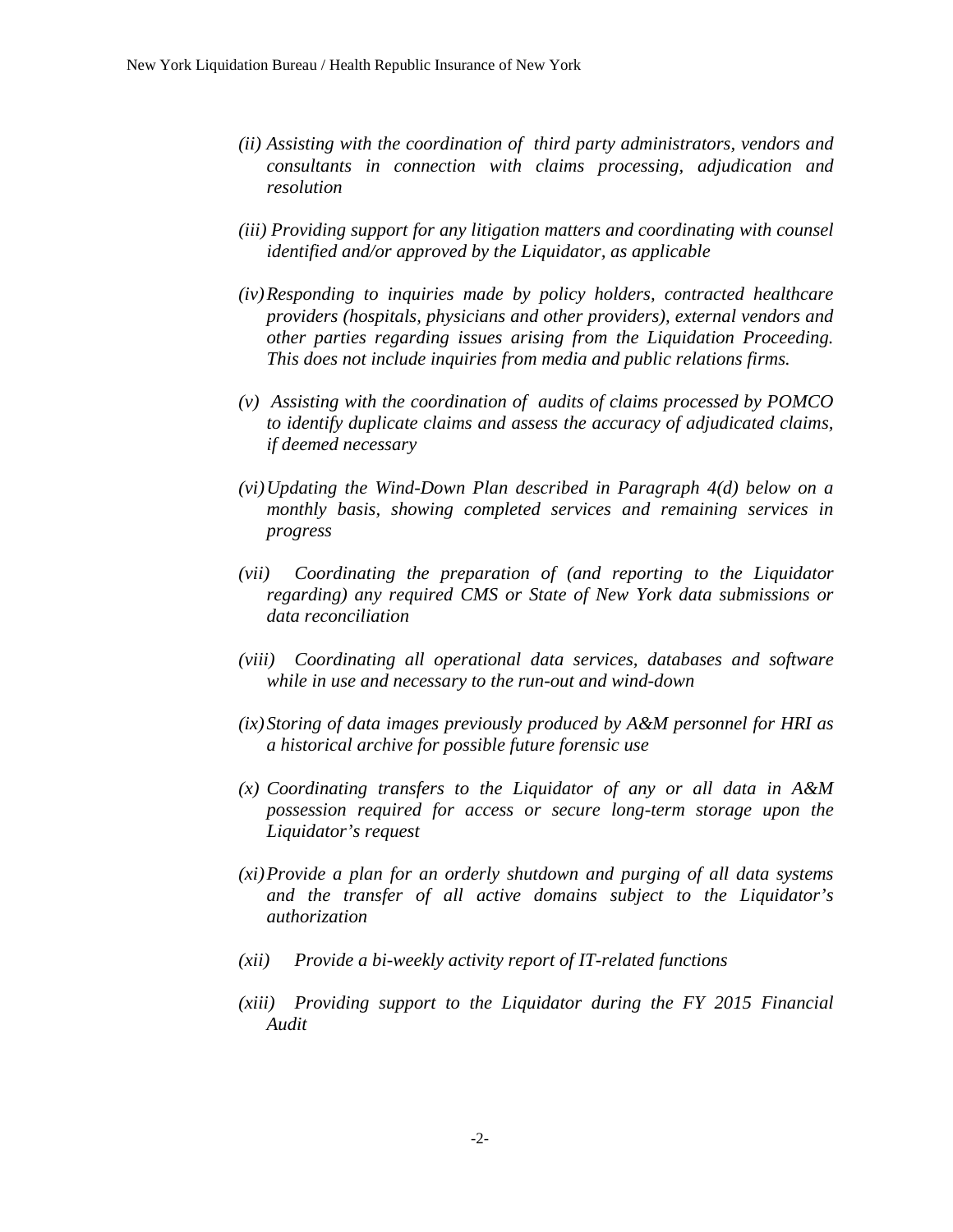- *(xiv) Providing ad-hoc support, including internal and external reporting as needed*
- *(xv) Identifying, assisting with, and performing such other services as requested or directed by the Liquidator during the Liquidation Proceeding and agreed to by A&M*
- (c) The Engagement Leader shall report to the Liquidator, Special Deputy Superintendent, and Assistant Special Deputy Superintendents, and will make recommendations to and consult directly with them.
- (d) The duties and responsibilities of A&M may be subject to revision upon the agreement of A&M and the Liquidator
- (e) The Engagement Personnel will continue to be employed by A&M and, while rendering services for the Engagement, may continue to work with other personnel at A&M in connection with unrelated matters
- (f) In connection with the services to be provided hereunder, from time to time, A&M may use the services of employees of its affiliates as Engagement Personnel. Such affiliates are wholly owned by A&M's parent company and employees. However, A&M shall not use the services of any employees who worked on the Morneau Shepell engagement described in Section 8(b) of this Agreement and will institute an "information screen" between such employees and the Engagement Personnel to prevent the exchange of information relating to the engagements

## 2. Information Provided by the Health Republic and Forward Looking Statements

*(i) In connection with the provision of the services described herein, A&M shall rely, without further independent verification, on the accuracy and completeness of publicly available information and information that is or was furnished by or on behalf of HRI and/or the Liquidator to A&M in connection with the services performed. The Liquidator acknowledges and agrees that the Engagement Personnel are not responsible for the accuracy or completeness of such information and shall not be responsible for any inaccuracies or omissions therein. A&M and the Engagement Personnel are under no obligation to update data submitted to it or to review any other areas unless specifically requested by the Liquidator to do so.*

*You understand that the services to be rendered by A&M may include the preparation of projections and other forward-looking statements, and numerous factors can affect actual results, which may materially and adversely differ from those projections.*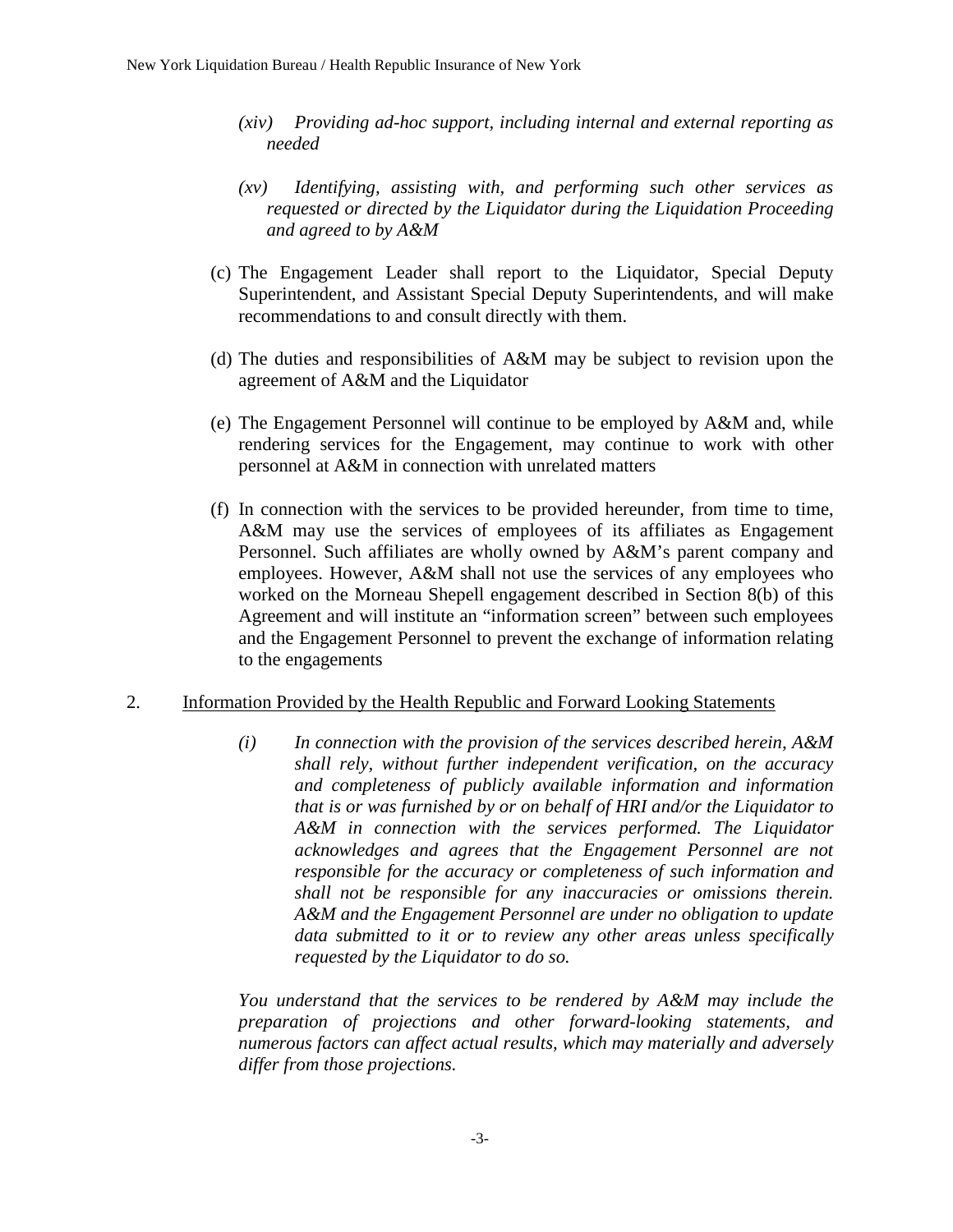## 3. Limitation of Duties

The Engagement Personnel's role in this engagement is to support and advise the Liquidator in a consulting capacity with respect to matters associated with liquidation of HRINY. It is expressly understood that all implementation decisions are those of the Liquidator and neither *A&M nor the Engagement Personnel assume any responsibility for the Liquidator's decision to pursue, or not pursue any strategy, or to effect, or not to effect any transaction.* 

- 4. Compensation
	- a) A&M will receive fees for the services of the Engagement Personnel based on the following standard hourly rates:

| <b>Managing Directors</b> | \$675/hour |
|---------------------------|------------|
| Sr. Directors             | \$575/hour |
| Directors                 | \$500/hour |
| Sr. Associates            | \$400/hour |
| Associates                | \$300/hour |
| Analysts                  | \$200/hour |

Such rates shall be subject to adjustment annually at such time as A&M adjusts its rates generally subject to the approval of the Liquidator.

The total amount billed each month by A&M for professional services rendered (not including reimbursed expenses), under the scope of services outlined in this agreement, will be for actual hours worked each month multiplied by the firm's stated hourly rate for each individual. All fees and expenses will be billed on a monthly basis or, at A&M's discretion, more frequently. Invoices are payable upon receipt and are subject to the Liquidator's approval

Invoices shall identify the services performed, grouped by the open categories set forth in the Wind-Down Plan, with the charges by each of the Engagement Personnel reported in quarter hour increments accompanied by a narrative description of the services performed

- (a) In addition, A&M will be reimbursed for its reasonable out-of-pocket expenses incurred in connection with this assignment, such as travel, lodging, duplicating, messenger, computer research and telephone charges, however, travel, lodging, and any expenses in excess of \$1,000 must be pre-approved by the Liquidator.
- (b) A&M received a retainer of \$395,000 from HRI in January 2016. The amount of the retainer shall be reduced to \$150,000, which the Liquidator agrees may be carried over to be held by A&M under this Agreement. The retainer will be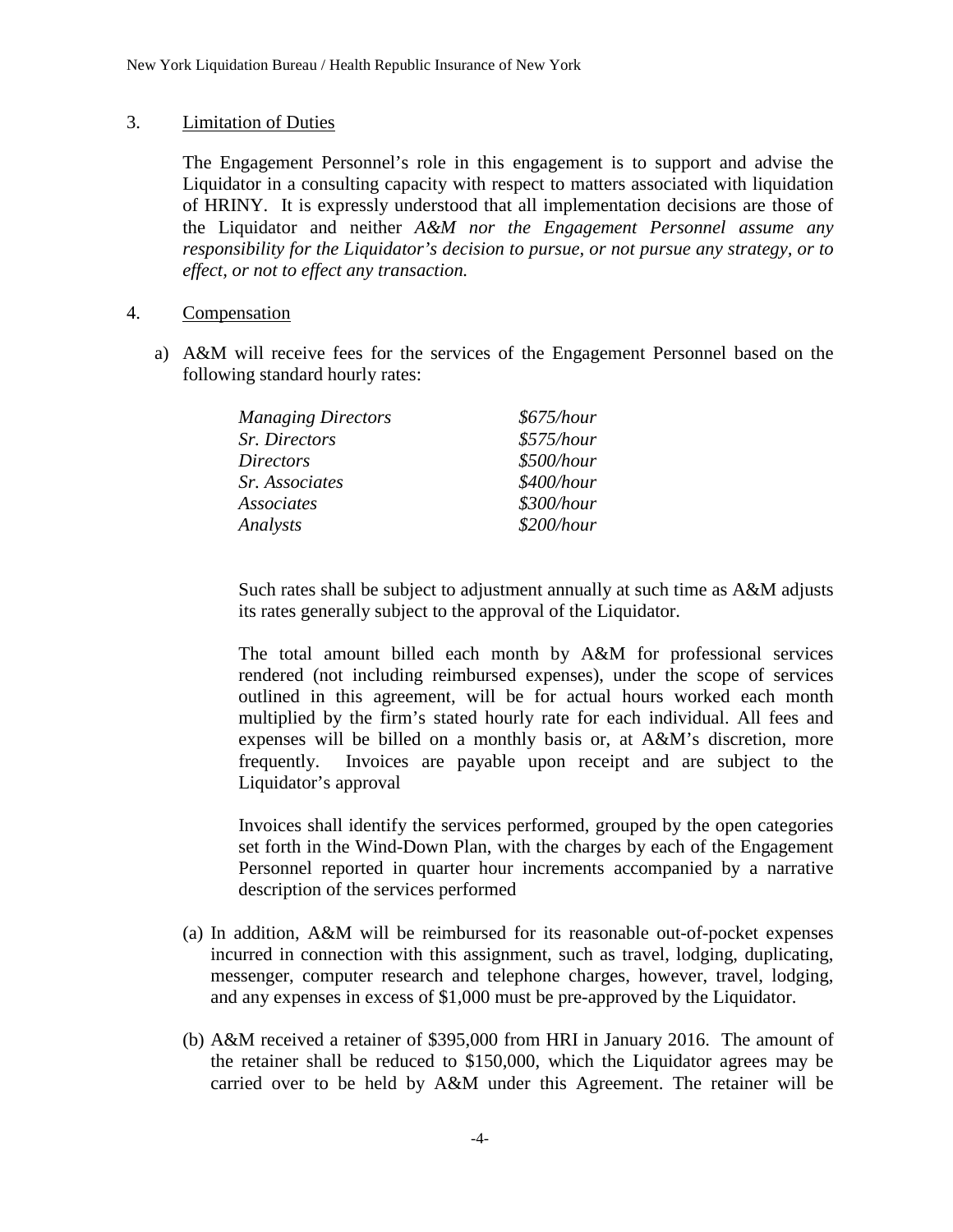credited against any amounts due at the termination of this engagement, and returned upon the satisfaction of all obligations hereunder.

- (c) The Liquidator has the sole and exclusive right to determine, subject to A&M's right to refute and/or dispute such determination, whether the invoices and associated services were in accordance with the terms of this Agreement, as well as to adjust payments to reflect the Liquidator's determinations and to seek A&M's refund (or credit against future invoices) for fees and expenses paid which are ultimately rejected by the Liquidator following the date of payment.
- (d) A&M will develop, in coordination with the Liquidator, a work plan and budget that shall separately outline and describe expected major tasks, the estimated amount of time necessary to complete such tasks, and the estimated cost to complete such tasks (the "Wind-Down Plan"). A&M commits to use reasonable efforts to cause the Engagement Personnel to provide services to the Liquidator in accordance with the Wind-Down Plan, recognizing, however, that the Wind-Down Plan and budget are estimates, and the actual tasks performed and the time and cost to complete them, may vary from the Wind-Down Plan and budget.
- 5. Termination
	- (a) This Agreement will apply from the commencement of the services referred to in Section 1 and may be terminated by either party without cause upon thirty days written notice to the other party or by mutual agreement of A&M and the Liquidator.
	- (b) On termination of the Agreement, (i) any fees and expenses due to A&M shall be remitted promptly (including fees and expenses that accrued prior to but are invoiced subsequent to such termination), (ii) A&M shall transfer to the Liquidator any of Health Republic's or the Liquidator's information or property in A&M's possession; and (iii) A&M shall provide reasonable assistance, subject to compensation consistent with Section 4 above, in connection with the orderly transition of the engagement.
	- (c) The provisions of this Agreement that give the parties rights or obligations beyond its termination shall survive and continue to bind the parties.

## 6. Relationship of the Parties

The parties intend that an independent contractor relationship will be created by this engagement letter. The Liquidator acknowledges and agrees that A&M's engagement shall not constitute an audit, review or compilation, or any other type of financial statement reporting engagement that is subject to the rules of the AICPA, SEC or other state or national professional or regulatory body*.*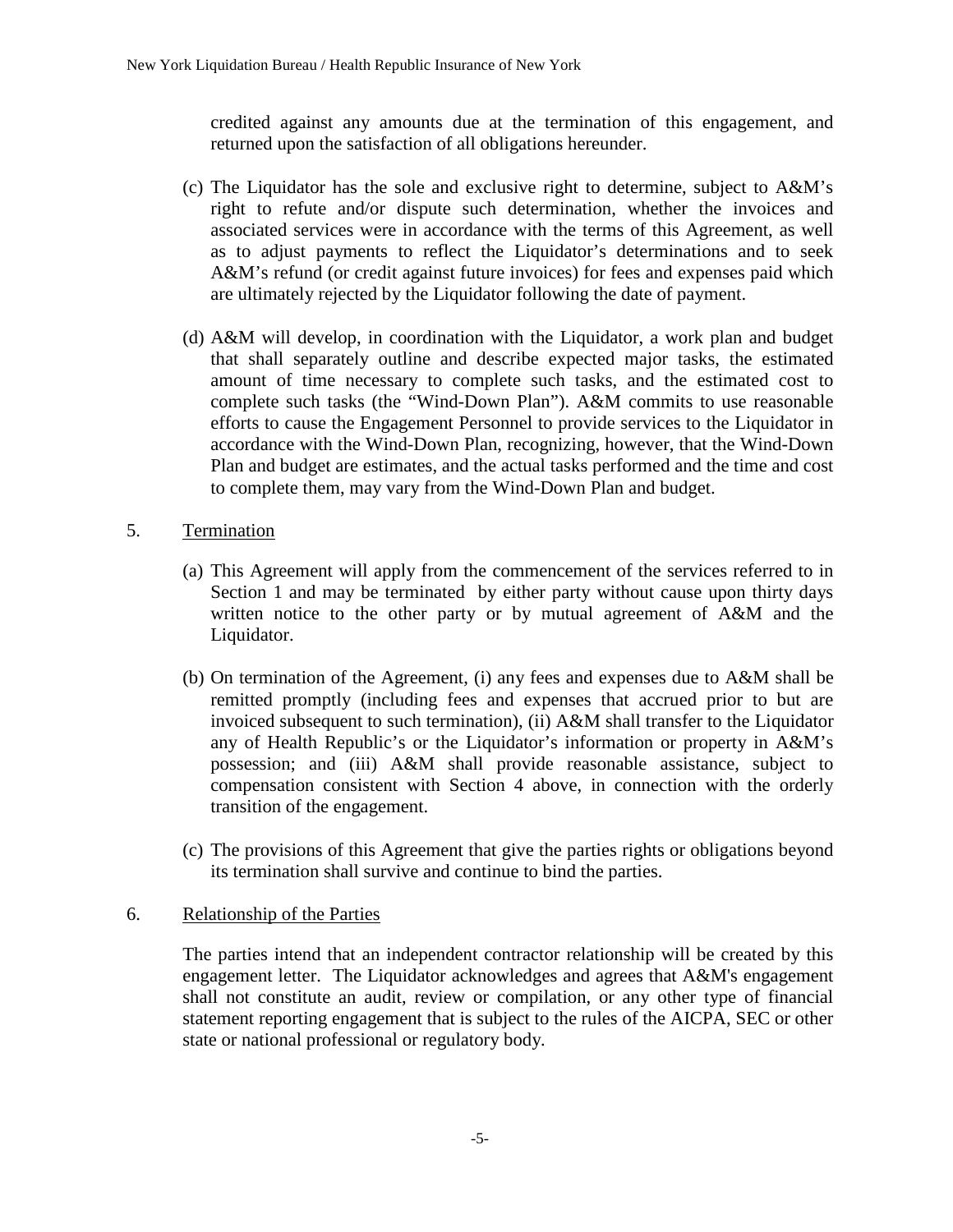#### 7. No Third Party Beneficiary

The Liquidator acknowledges that all advice (written or oral) provided by A&M and the Engagement Personnel to the Liquidator in connection with this engagement is intended solely for the benefit and use of the Liquidator in considering the matters to which this engagement relates. The Liquidator agrees that no such advice shall be used for any other purpose or reproduced, disseminated, quoted or referred to at any time in any manner or for any purpose other than accomplishing the tasks referred to herein without A&M's prior approval (which shall not be unreasonably withheld), except as required by law.

#### 8. Conflicts

- (a) A&M is not currently aware of any relationship that would create a conflict of interest with the Liquidator (as it relates to HRI) or those parties-in-interest of which we have been made aware, other than with respect to the relationships described in subsections 8(b) and 8(c) below. Because A&M and its affiliates and subsidiaries comprise a consulting firm (the "Firm") that serves clients on a global basis in numerous cases, both in and out of court, it is possible that the Firm may have rendered or will render services to or have business associations with other entities or people which may have had relationships with Health Republic, including creditors of HRI. The Firm will not be prevented or restricted by virtue of providing the services under this Agreement from providing services to other entities or individuals, including entities or individuals whose interests may be in competition or conflict with the Liquidator's, provided the services are unrelated to the services under this Agreement and the Firm makes appropriate arrangements to ensure that the confidentiality of information is maintained and provided further that during the term of this engagement.
- (b) We note that Alvarez & Marsal Business Consulting, LLC ("A&M BC") (a Firm entity) previously provided consulting services to Morneau Shepell ("MS") from approximately May 2014 to August 2015 in connection with MS's efforts to improve performance of the back office services (billing, enrollment and other member services) provided by MS to Health Republic. In connection with these services, A&M BC personnel at times worked directly with Health Republic personnel on the implementation of the improvements and resolution of performance issues. In addition (i) in or around February 2015, Ron Vance and certain other A&M personnel were involved in internal firm discussions regarding a proposal to provide certain strategy and assessment work to MS regarding their technology platform whose services would not have been directly related to the MS/HRI relationships (this proposal was not accepted by MS, Mr. Vance never met with MS regarding this matter and Mr. Vance never received any of MS's confidential information in connection with such internal discussions), and (ii) an A&M BC Managing Director involved in the engagement was contacted in or around May 2015 directly by a then member of Health Republic's management team regarding the potential for A&M to assist Health Republic in standing up their own back office process. Considering the ongoing work with MS (at that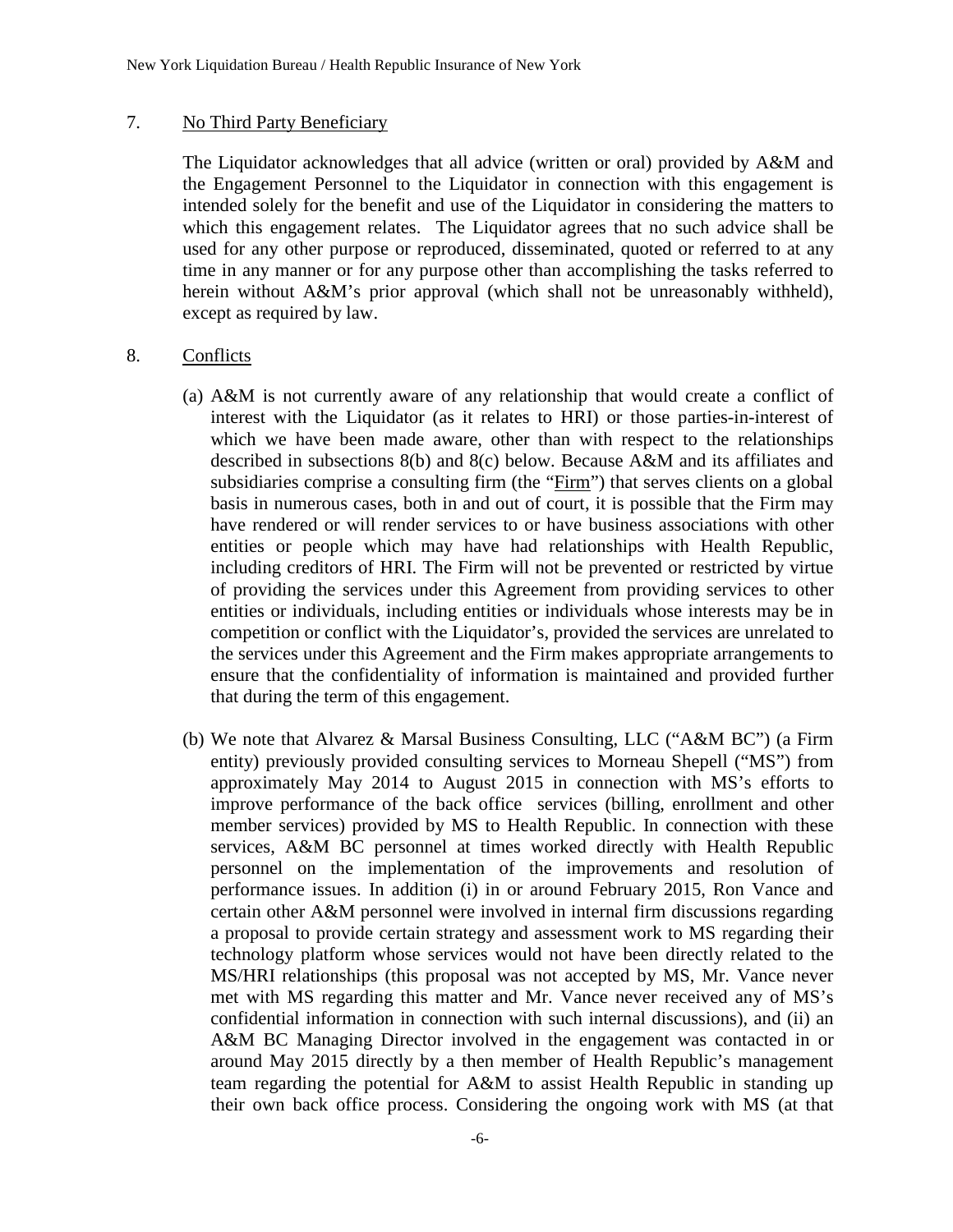time), A&M BC declined to pursue the opportunity described in (ii) above. A&M will ensure that no one who worked on the MS engagement works on this engagement by instituting an "information screen" between the respective engagement teams prohibiting the sharing of information between the teams regarding their respective matters. In light of the foregoing, it is agreed that the Engagement Personnel will recuse themselves from any disputes (including identifying/investigating any causes of action, if ant may exist) between MS and HRI. In those instances, the Liquidator shall make any necessary decisions.

- (c) In addition, we note that A&M provided services to various Health Republic constituents including, but not limited to, certain vendors and New York State entities solely on matters unrelated to Health Republic. We note in particular the following matters unrelated to Health Republic:
	- *a. The firm provides consulting services to RackSpace*
	- *b. In 2013 and early 2014, the Firm provided certain tax consulting services to a private equity fund in connection with such client's investment in MagnaCare. We also note that around that time, Ronald Vance was involved in a proposal to MagnaCare and/or the fund in connection with the potential for the Firm to provide business consulting services relating to MagnaCare, which matter never commenced*
	- *c. From 2011 into 2012, the Firm provided certain consulting services to a prior owner of HealthX in matters related to its sales of HealthX*
	- *d. Dentons, HRI's legal counsel, has provided and may continue to provide legal services to the Firm on matters unrelated to Health Republic. In addition, the Firm has provided services to Dentons' clients (and in certain matters Dentons has engaged the Firm on behalf of such client)*

## 9. Confidentiality

A&M and the Engagement Personnel shall keep as confidential all non-public information received from Health Republic or the Liquidator in conjunction with this engagement, except:

- *(i) as requested by the Liquidator or its legal counsel;*
- *(ii) as required by legal proceedings; or*
- *(iii) as reasonably required in the performance of this engagement. All obligations as to non-disclosure shall cease as to any part of such information to the extent that such information is or becomes public other than as a result of a breach of this provision.*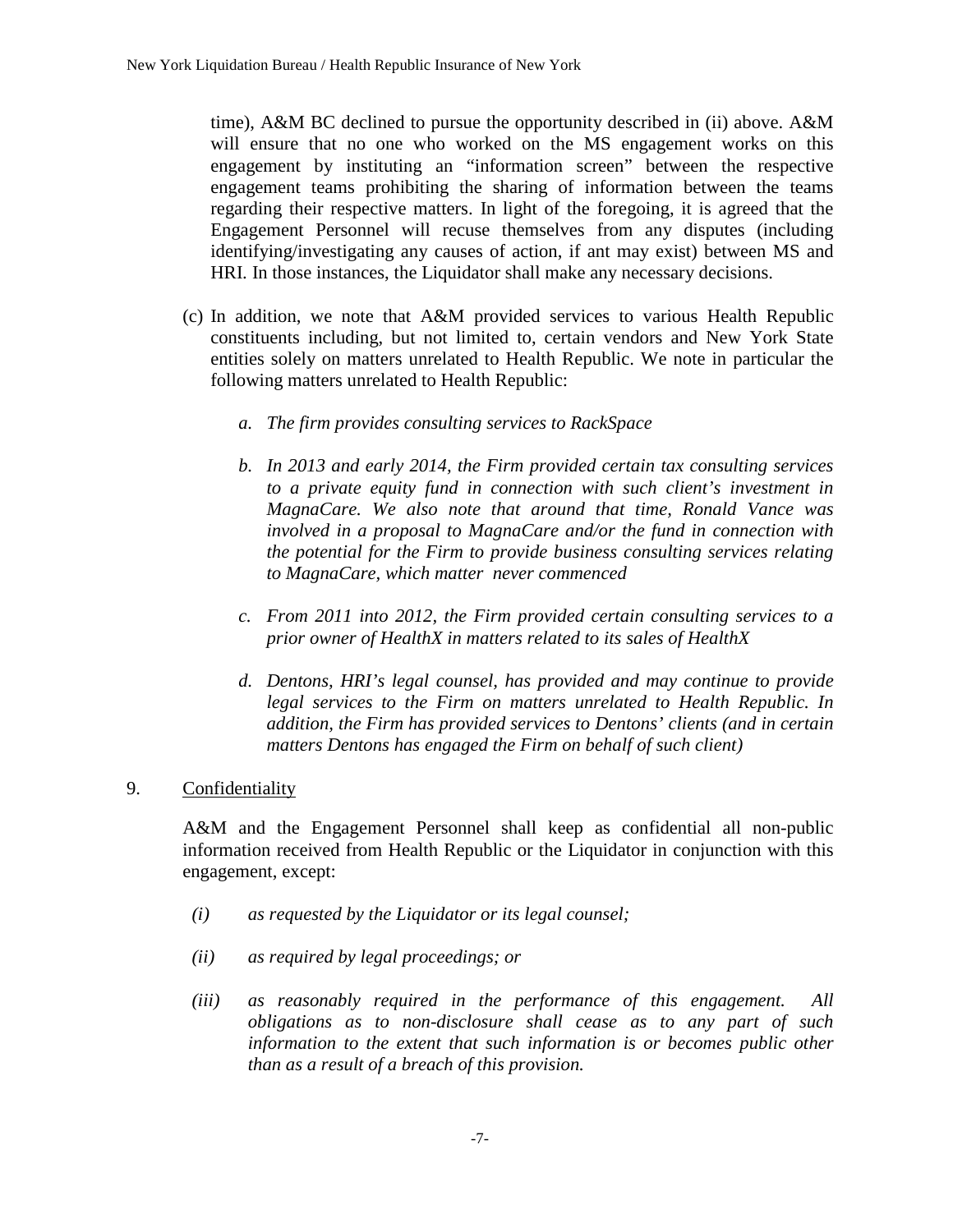- (a) In connection with the services to be performed by A&M hereunder, A&M will be furnished with certain Confidential Information concerning Health Republic. The term "Confidential Information" includes all such information relating to the HRI's past business activities so obtained by A&M. The term "Confidential Information" does not include information that:
	- (i) *is or becomes generally available to the public other than as a result of a wrongful disclosure by A&M*
	- (ii) *is or becomes available to A&M from sources other than the Liquidator or Health Republic, provided that such source is not known by A&M, after reasonable inquiry, to be a breach of a written confidentiality agreement with Liquidator or Health Republic*
	- (iii) *was approved for release by written authorization of the Liquidator*
	- (iv) *was independently developed by A&M without reference to the Confidential Information*
	- (v) *was lawfully within A&M possession prior to it being furnished to A&M by the Liquidator or Health Republic, provided that the source of such information was not known to be in breach of a written confidentiality agreement with the Liquidator or Health Republic in respect thereof*
- (b) A&M shall use the same standard of care to protect the Confidential Information as it uses to protect its own Confidential Information of a similar nature, but in no instance shall it use a standard of care less than a commercially reasonable standard of care. A&M agrees that the Confidential Information will be used solely for the purpose of this engagement. A&M also agrees that it will keep the Confidential Information confidential and that it will not disclose any of the Confidential Information to anyone except the Liquidator without the prior written consent of the Liquidator. In the event that the Engagement Personnel believe that a disclosure is reasonably necessary to the performance of A&M's duties under this Agreement, A&M shall so advise the Liquidator and, to the extent the proposed disclosure is to a party that is unknown to the Liquidator, seek the Liquidator's consent to the disclosure.
- (c) Certain data provided by Health Republic or the Liquidator may be of a particularly sensitive nature, such as personal, private or sensitive information (PPSI) (e.g., social security numbers or home addresses), information pertaining to an individual's medical conditions and information specifically identified by Health Republic or the Liquidator as a trade secret or commercially sensitive. A&M agrees to store and safeguard all such sensitive information, to the extent to which it is maintained in A&M's physical or technical environment, in a secure manner, either in hard copy, electronic form, or both as may otherwise be required by law. If A&M uses email to transmit any such sensitive information,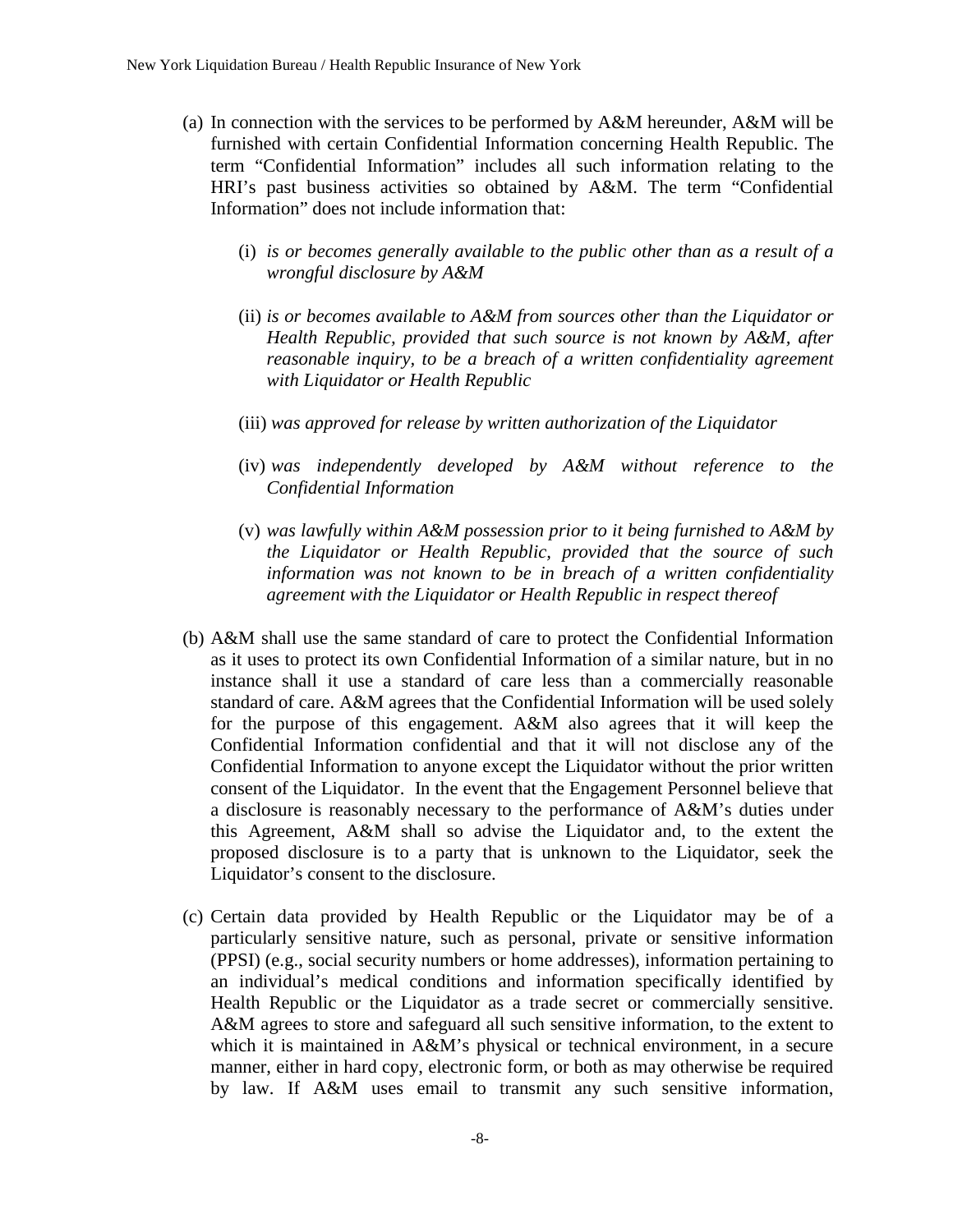transmissions will be encrypted. For the avoidance of doubt, A&M may rely on the information technology and security of Health Republic with respect to information maintained in Health Republic's environment and/or transmitted from HRI via email or other similar means.

- (d) A&M recognizes the confidential nature of the Confidential Information and the damage that could result if information contained therein is disclosed in violation with the terms of this Agreement. A&M agrees that all of its representatives who have or will have access to the Confidential Information, as defined and contemplated herein, will first be advised of the confidential nature thereof and the requirement that the same be maintained in the strictest confidence in accordance with this Agreement. A&M is responsible for assuring that its agents, servants, contractors and employees, including Engagement Personnel, with access to such information are advised of and adhere to the confidentiality provisions herein.
- (e) In the event of an actual or suspected data breach that has the potential to threaten the security of the Confidential Information, A&M shall notify the Liquidator of such actual or suspected breach promptly upon the discovery of such actual or suspected breach. In addition, A&M shall at its own cost promptly investigate any actual of suspected breach to determine if such security breach actually occurred, the causes thereof, and the nature and extent of all personal, private or sensitive information, if any, affected by such security breach. A&M shall at its own cost proceed promptly to:
	- *(i) mitigate any adverse impact to the affected individuals resulting from such security breach, as the* Liquidator *may direct; and*
	- *(ii) prevent similar security breaches from occurring in the future*

A&M will keep the Liquidator fully informed of all stages of the investigation and all actions taken as a result thereof.

- (f) Unless instructed otherwise by the Liquidator, A&M shall, to the fullest extent possible, first consult with and receive authorization from the Liquidator prior to undertaking any notifications required, including notifications to any individuals affected by the breach or to the appropriate regulatory body.
- (g) A&M shall provide the Liquidator with evidence that A&M has in place cyber liability insurance coverage adequate to protect the Liquidator from any claims or suits arising from A&M's acts relating to information on A&M's systems

## 10. Limitations on Liability

The Liquidator agrees that (a) A&M's total liability relating to or arising from the services provided under this Agreement shall in no event exceed the fees A&M receives hereunder for the portion of the work giving rise to the liability and (b) in no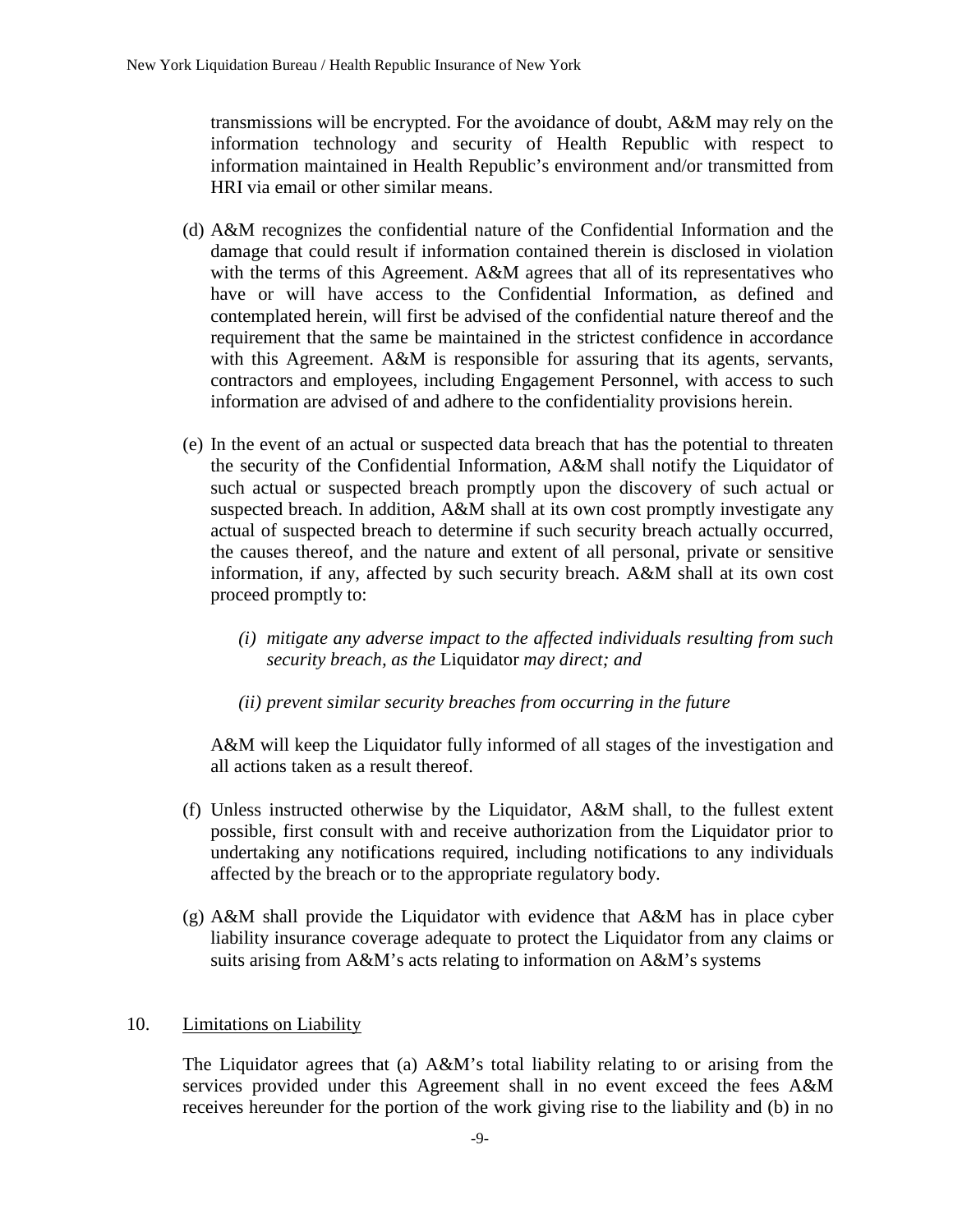event will A&M have any liability for special, consequential, incidental or exemplary damages or loss (nor any lost profits, savings or business opportunity).

It is understood by the Liquidator that A&M and the Engagement Personnel are acting in this engagement as a representative of the Liquidator in connection with the Liquidation Order and A&M and the Engagement Personnel are entitled to assert the judicial immunity and other protections described in the Liquidation Order that run to the benefit of representatives of the Liquidator.

## 11. Sunset Provision

Subject to Section 5(c) above, this agreement will terminate on March 31, 2017, at which time the Liquidator and A&M will revisit and renew (if applicable) the terms of this Engagement

# 12. Miscellaneous

This Agreement, including, without limitation, the construction and interpretation of thereof and all claims, controversies and disputes arising under or relating thereto, shall be governed and construed in accordance with the laws of the State of New York, without regard to principles of conflict of law that would defer to the laws of another jurisdiction. The Liquidator and A&M agree to waive trial by jury in any action, proceeding or counterclaim brought by or on behalf of the parties hereto with respect to any matter relating to or arising out of the engagement or the performance or nonperformance of A&M hereunder. The Liquidator and A&M agree that the New York State Supreme Court that is Supervising the Liquidation Proceeding shall have exclusive jurisdiction over any litigation arising out of this Agreement; to submit to the personal jurisdiction of the Courts of the State of New York; and to waive any and all personal rights under the law of any jurisdiction to object on any basis (including, without limitation, inconvenience of forum) to jurisdiction or venue within the State of New York for any litigation arising in connection with this Agreement.

This Agreement shall be binding upon A&M, the Liquidator, their respective heirs, successors, and assignees, and any heir, successor, or assignee of a substantial portion of A&M's or HRI's respective businesses and/or assets, including any Chapter 11 Trustee. This Agreement incorporates the entire understanding of the parties with respect to the subject matter hereof and may not be amended or modified except in writing executed by the Liquidator and A&M. Notwithstanding anything herein to the contrary, A&M may reference or list HRI's name and/or logo and/or a general description of the services in A&M's marketing materials, including, without limitation, on A&M's website.